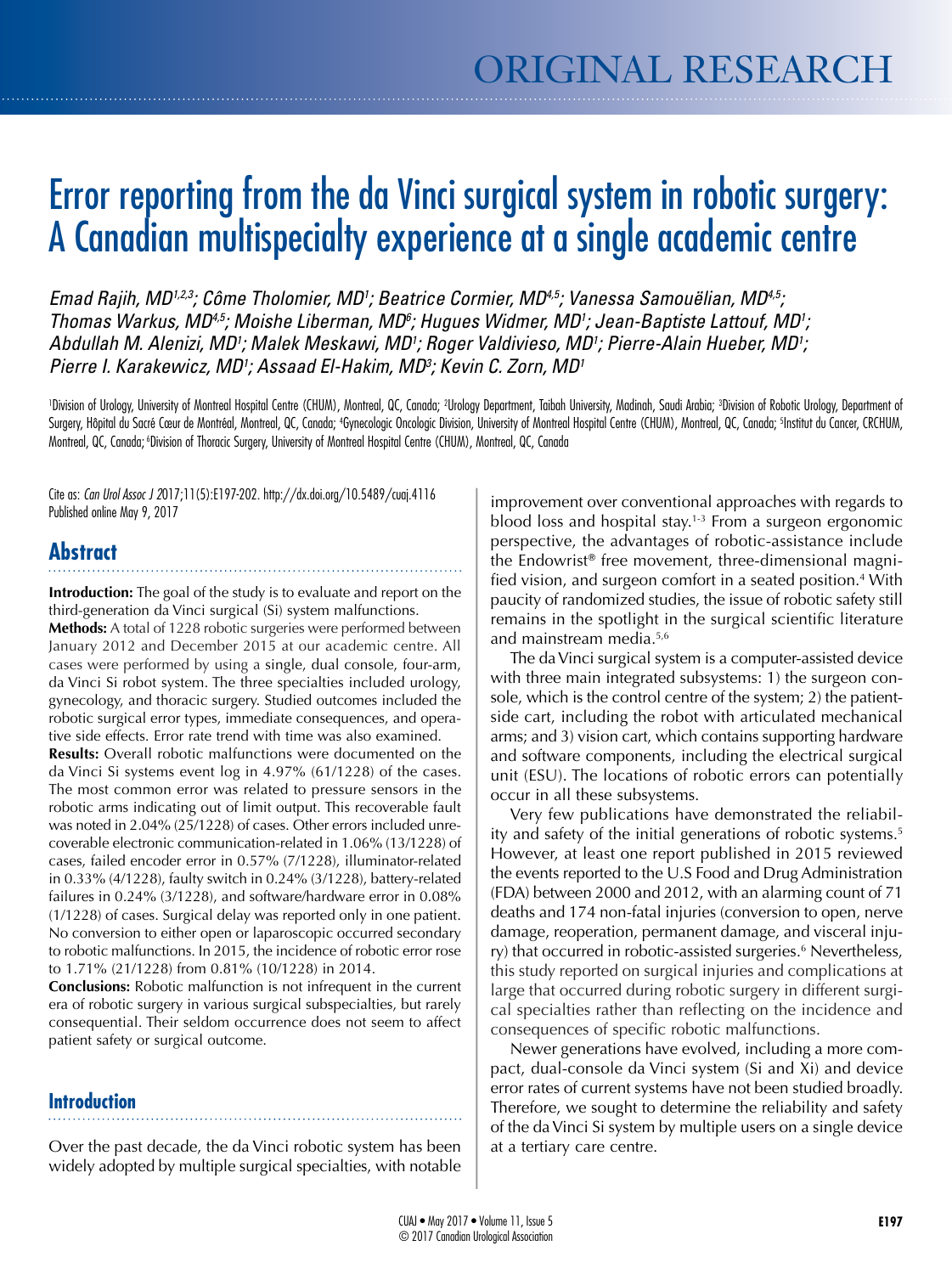## **Methods**

After institutional board approval, data were retrospectively reviewed from our institutional surgical database. The study included all patients treated surgically by the da Vinci system at the University of Montreal Hospital Centre (CHUM) from January 2012 to December 2015 (Table 1). Surgical specialties included urology, gynecologic-oncology, and thoracic surgery. All procedures were performed by one of seven surgeons on a single, dual-console, four-arm da Vinci Si robotic system. During the study period, four surgeons began their initial experience with robotics under close proctorship in 2013. All recorded errors that were identified by the da Vinci system were automatically stored by the system in a flash hard drive. Timing of the reported errors, such as during system start-up prior to anesthesia and during shut down after undocking, was identified as well. Intraoperative robotic malfunctions were also evaluated. Moreover, materials that were obtained from the single da Vinci unit computer's hard drive were further evaluated for recoverable and non-recoverable errors. Non-recoverable errors were considered as a major error and failure, since they usually mandate the need to shut down the system and replacement of the failed part if required. All cases were consecutively collected over the study period. We aim to determine the reliability and safety of the da Vinci Si system by multiple users on a single device at a tertiary care centre.

#### Outcomes measures

Primary measures were collected, including case abortion secondary to robotic malfunctions and conversion to either laparoscopic or open procedures. Physical injury and death that resulted from the robotic malfunction or direct contact trauma from different robotic parts were evaluated. Surgical delay in which the time required to correct robotic malfunction exceeded 10 minutes was recorded accordingly.

## Descriptive data analysis

The data were created and analyzed from the databases of different surgical specialties. Robotic errors were divided into two categories: recoverable and unrecoverable strata.

Furthermore, the robotic errors were classified according to the time of error during surgery, technical system involved, and year of surgery. Descriptive statistics using frequencies and proportions of robotic error occurrence were used.

## **Results**

Analysis of the da Vinci console hard drive matched our clinical outcomes database, with 1228 robotic procedures included. Table 1 summarizes the different surgical procedures that were performed during the study period.

The number of robotic cases performed in 2012, 2013, 2014, and 2015 were 139 (11.32%), 310 (25.24%), 395 (32.17%), and 384 (31.27%), respectively. There were 61 (4.97%) recorded errors on the computer hard drive system, 46 (3.75‒75.4% of total errors) of which were recoverable and 15 (1.22–24.5% of total errors) of which were non-recoverable. Errors before patient anesthesia (during the robotic setup by the dedicated robotic nursing staff) and after robotic undocking were recorded in 15 cases, 93.33% (14/15) of which were managed without any patient consequence or surgical delay. Surgical delay leading to prolonged operative time was observed in only one case (6.67%). This was related to battery loss, which was corrected immediately with a replacement battery before docking. There was no impact on the surgical outcome, but the operative time was increased by 45 minutes. The remaining 46 (3.74%) cases occurred while patients were anesthetized between docking and undocking.

In our cohort, two cases were not completed robotically due to clinical indication, but none had to be converted or aborted because of robotic malfunction (Table 2).

The most common observed malfunction in our series robotic arm output/power limit exceeded **—** was provoked by arm collision (25 cases or 41%), all of which were recoverable errors. In such instances, the system froze temporarily; however, surgery was quickly resumed simply by addressing the error source (e.g., by moving the resistance that was colliding with the arm). In rare occasions, we were forced to remove the instruments and replace them again. In no cases were we required to power off the system.

With regards to the observed errors, other non-arm-related faults were encountered. Detailed timing and description of robotic errors are reported in Table 3. Specific to the cam-

| Table 1. Performed robotic procedures during study period                                                           |     |                       |     |                            |    |  |  |  |  |  |
|---------------------------------------------------------------------------------------------------------------------|-----|-----------------------|-----|----------------------------|----|--|--|--|--|--|
| Urology ( $n = 586$ )                                                                                               |     | Gynecology (n=580)    |     | Thoracic surgery (n=62)    |    |  |  |  |  |  |
| Radical prostatectomy                                                                                               | 532 | Radical hysterectomy  | 40  | Lobectomy                  |    |  |  |  |  |  |
| Robotic partial nephrectomy                                                                                         | 15  | TRH BSO & LND         | 518 | Radical thymectomy         | 26 |  |  |  |  |  |
| Other                                                                                                               | 39  | Radical trachelectomy |     | Mediastinal mass resection | 18 |  |  |  |  |  |
|                                                                                                                     |     | LND & omentectomy     | 10  | Nissan fundoplication      |    |  |  |  |  |  |
|                                                                                                                     |     | Other                 |     | Other                      |    |  |  |  |  |  |
| $\overline{1}$ MD, based and discontant TDH DCO, total ackade become stages. 0. bilatead coluines no above to serve |     |                       |     |                            |    |  |  |  |  |  |

LND: lymph node dissection; TRH BSO: total robotic hysterectomy & bilateral s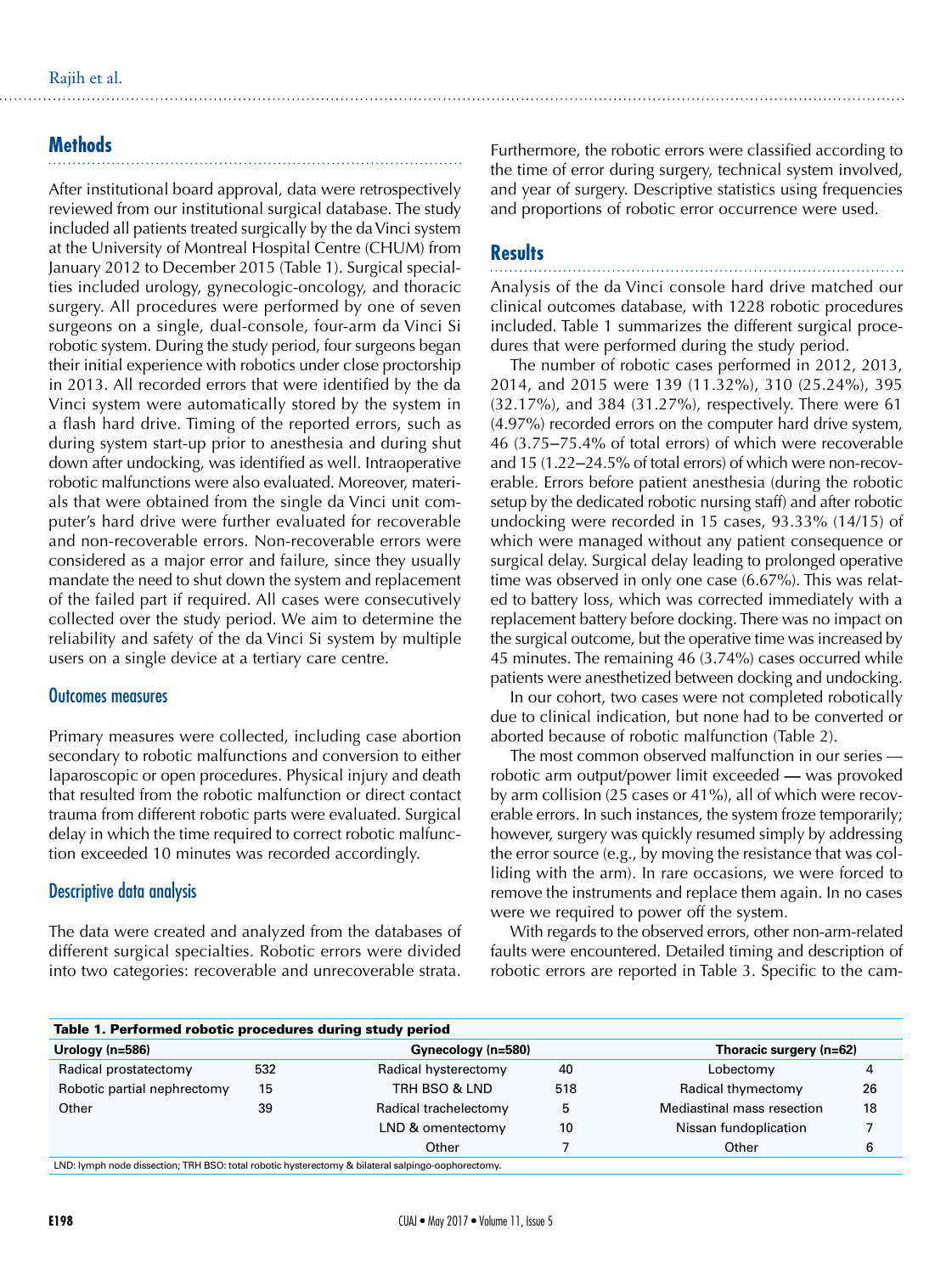| Table 2. Effect of robotic system outcomes following |  |
|------------------------------------------------------|--|
| device malfunction                                   |  |

| <b>Effect</b> | <b>Number</b> | <b>Comments</b>                                                                                                                                                                                                                                                        |
|---------------|---------------|------------------------------------------------------------------------------------------------------------------------------------------------------------------------------------------------------------------------------------------------------------------------|
| Conversion    | 0             | A case was converted due to clinical<br>indication. It was a large renal mass (14<br>cm) that was difficult to accomplish by<br>minimal invasive surgery.                                                                                                              |
| Abort         | 0             | A case was aborted due to clinical<br>indication. It was aborted due to gastric<br>tumour invading the esophagus, which<br>was unknown preoperatively.                                                                                                                 |
| Delay         | 1             | Battery-related. The battery related errors<br>are recoverable, thus can be cleared from<br>the touchscreen. No need to power down<br>the system. To prevent this error from<br>recurring, the battery was replaced on the<br>same day, after the surgeries were done. |
| Injury        | n             |                                                                                                                                                                                                                                                                        |
| Death         |               |                                                                                                                                                                                                                                                                        |

era and lighting systems, we experienced four cases with an illuminator-related error. The computer system reports an error when one of the illuminator buttons is pressed for too long or if it gets stuck down after being pressed. These were recurring errors, so the whole illuminator was changed. Battery-related errors were noted in three cases in our series; one of these led to a surgical delay of 45 minutes during docking. Since engineers were on site for all cases, the batteries were replaced on the same day, immediately following all procedures.

Unrecoverable electronic communication-related errors were reported in 16 cases in our series. In fact, 12 of such events occurred during surgery. Fortunately, all are considered as just an anomaly, a sudden unexpected temporary malfunction, because they originated from a different component in the electronic system that can be corrected immediately. In such cases, it was not imperative to replace the electronic components. These types of errors are not predictable and are not preventable. At our institution, once these types of errors occur, a review of the error logs by the intuitive surgical distributer engineering team would be performed in order to replace the error components in the system after surgery.

Failed encoder error and robotic arm output/power limit exceeded error occurred in 17/25 (68.00%) during surgery in 2013, and those were recoverable. Such errors happened when an instrument or an arm was moved in a jerky way or with collision (other arms, assistant devices, table, etc.). They are preventable with increased surgeon experience by limiting collisions and uneven movements. During these warning events, the "recover button" is simply pushed on the screen in order to continue the surgery.

## **Discussion**

In this report, the incidence of robotic malfunction rate

during surgery was 3.7%, which is close to the previous-

ly reported rates with the initial da Vinci generations that ranged from 0.4–2.6%.<sup>4,7</sup> Most importantly, these robotic malfunction errors did not translate into negative impact on patient safety or surgical outcomes. Specifically, no conversion to open surgery was observed secondary to robotic malfunction. These data also support the safety of the latest da Vinci Si systems in various surgical procedures and across different specialties.

The highest error rate occurred in 25/310 cases (8.06%) in 2013 in these series. The error rate declined significantly during the subsequent year, with a rate of 2.5% in 2014. Most of the reported errors in 2013 (17/25, 68.00%) were physician-induced faults secondary to arm collision or jerky arm movements. This may be explained by the fact that 2013 was a learning curve period of novice surgical and nursing staff, as well as the start of thoracic surgical team.

In 2015, the incidence of robotic error rose to 5.47% (21/384 cases) compared to 2014. However, the errors related to electronic communication, not from instrument collision and therefore not linked to surgical experience. In fact, further studies are needed to investigate the occurrence of electronic communication error with time and increasing robotic use.

Andonian et al showed that the increasing use of robotic-assisted surgery has led to an increase in the number of reported device malfunctions.<sup>8</sup> In an extensive MAUDE database review between 2000 and 2007, they reported a 0.38% estimated failure rate in 50 000 robot surgeries. Similarly, Kim et al reported the device error rate among six departments during their initial experience with first-generation da Vinci system coupled with continued evaluation with the da Vinci Si system.9 While subspecialty error rates were not assessed, the observed incidence of mechanical failure was 2.39% (43/1797). This is comparable with the 2.6% robot error rate causing failure to complete robotic surgery during the learning curve of robotic-assisted radical prostatectomy (RARP) observed by Borden et al.<sup>10</sup> When assessing other non-urological initial experiences, there is little evidence on the safety of robotic surgery and error rates. For example, only few case series have addressed error rates in the thoracic subspecialty. Mahieu et al did not observe any case conversions in their initial 28 robotic lobectomies.<sup>11</sup> In a Cochrane review about robotic surgery in gynecology, robotic error rates were not reported, nor discussed.12

In our study, arm collision-related error was the most common recorded error, occurring in 2.0% of cases and representing 4.1% of total robotic faults. Such results validate those reported in the literature.<sup>13</sup> Collision is considered a recoverable malfunction simply by moving the colliding object away. Proper ports placement and surgeon experience could decrease the incidence of arm collision-related error.<sup>14,15</sup>

In our series, only one error (battery loss) resulted in delayed surgery. Surgical delay related to robotic failure has been examined by several other studies. Kozlowski reported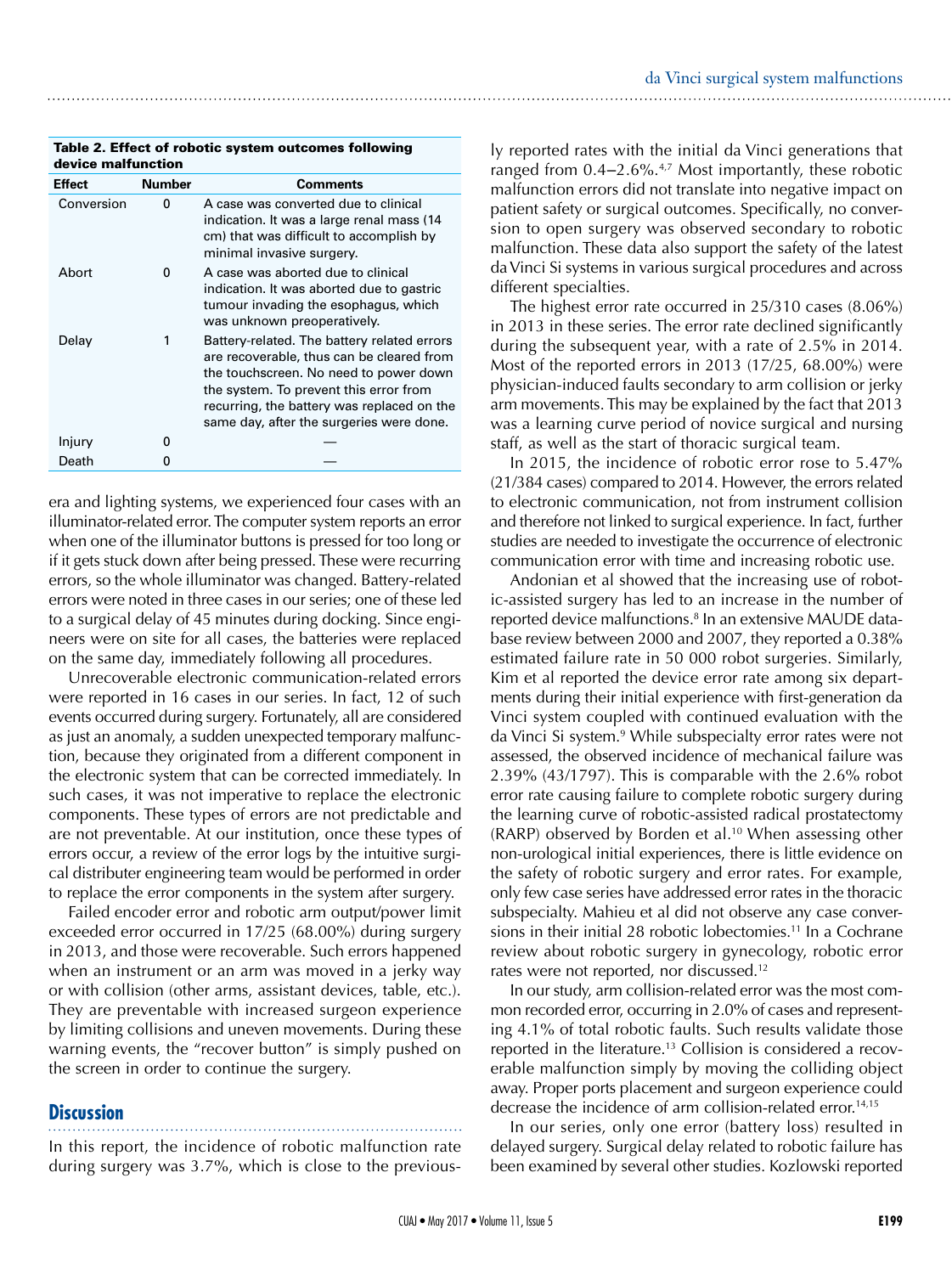| Table 3. Timing and description of robotic errors            |                       |                |                                                |                |                |                                                                                                                 |  |  |
|--------------------------------------------------------------|-----------------------|----------------|------------------------------------------------|----------------|----------------|-----------------------------------------------------------------------------------------------------------------|--|--|
| Error (n)                                                    | <b>During surgery</b> |                |                                                | Type(n)        |                |                                                                                                                 |  |  |
|                                                              | Yes                   | <b>No</b>      | Year (n)                                       | R              | <b>NR</b>      | <b>Description</b>                                                                                              |  |  |
| Illuminator-related (4)                                      | $\overline{4}$        | 0              | 2012(1)<br>2013(0)<br>2014(0)<br>2015 (3)      | $\overline{4}$ | 0              | Illuminator was left on too long and<br>illuminator brightness up and the lamp on/off<br>switches stuck.        |  |  |
| Electronic communication-<br>related* (16)                   | 12                    | 4              | 2012(2)<br>2013(4)<br>2014(1)<br>2015 (9)      | 1              | 15             | Due to lack of communication between boards.                                                                    |  |  |
| Robotic arm output/power<br>limit exceeded <sup>+</sup> (25) | 25                    | $\bf{0}$       | 2012(2)<br>2013 (11)<br>2014(6)<br>2015(6)     | 25             | 0              | This type of error usually occurs when<br>instrument/arm is moved in a jerky way or<br>collides with something. |  |  |
| Battery-related (3)                                          | 1                     | $\overline{2}$ | 2012(0)<br>2013(2)<br>2014(0)<br>2015(1)       | 3              | 0              | Battery temperature was high 50-60°C.                                                                           |  |  |
| Failed encoder error <sup>†</sup> (7)                        | $\overline{2}$        | 5              | 2012(0)<br>2013 (2)<br>2014(0)<br>2015(1)      | $\overline{7}$ | 0              | This type of error usually occurs when<br>instrument/arm is moved in a jerky way or<br>collides with something. |  |  |
| Software error (1)                                           | 0                     | 1              | 2012 (0)<br>2013(1)<br>2014(0)<br>2015(0)      | $\mathbf{1}$   | 0              | Software/hardware failure in one electronic<br>component. It recovered immediately without<br>replacement.      |  |  |
| Faulty switch (3)                                            | 0                     | 3              | 2012(0)<br>2013(1)<br>2014(2)<br>2015(0)       | 3              | 0              | Type of electronic error. It is recovered<br>immediately without replacement.                                   |  |  |
| Vision related (2)                                           | $\overline{2}$        | 0              | 2012(0)<br>2013(0)<br>2014(0)<br>2015(2)       | 0              | $\overline{2}$ |                                                                                                                 |  |  |
| <b>Total (61)</b>                                            | 46                    | 15             | 2012(5)<br>2013 (25)<br>2014 (10)<br>2015 (21) | 44             | 17             |                                                                                                                 |  |  |

\*This error type could occur in any of the main components (patient side cart, vision cart, or surgeon console); in this record, it originated from vision cart and patient side cart; † robotic malfunctions that can be provoked by limited experience. F: recoverable fault; NR: non-recoverable fault.

malfunctions in six patients (4.62%) in their series of 130 robotic prostatectomies. Causes included two systems joint malfunctions, one arm malfunction, one ocular monitor loss, one "power off" error, and one software conflict.<sup>16</sup> Operative delay because of malfunction was observed in four patients.

Borden et al reported malfunction in nine (2.57%) patients out of 350 robotic prostatectomies.10 Causes included two robotic-arm errors, two set-up joint malfunctions, one monitor loss, one metal break of console hand piece, one software error, and one power error. Delay was reported in six cases and three cases were converted to other approaches (two open and one laparoscopic).

Finally, the risk of patient injury due to robotic malfunction is rarely reported in the literature.17 Several studies reported no injuries or deaths in their series.<sup>9,18</sup> Zorn et al

reported no death or injuries to patients related to robotic failures in 725 patients, similar to results from our study.<sup>4</sup> Furthermore, conversion to either an open or laparoscopic procedure was believed to occur more frequently with a less experienced team according to the authors. As a result, two laparoscopic and one open conversion ensued during the early period of the learning curve. The authors reported delayed operation for four patients out of 725 robotic prostatectomies (0.55%). These were due to three optical malfunctions and one malfunction in the power-up system.

At the present time, it is probably reasonable to say that fellowship- and residency-trained robotic surgeons are significantly more comfortable with robotic surgery and perhaps are actually becoming increasingly less used to perform laparoscopic and open surgery.<sup>19</sup> This may especially be true, as the performed robotic-assisted surgical procedures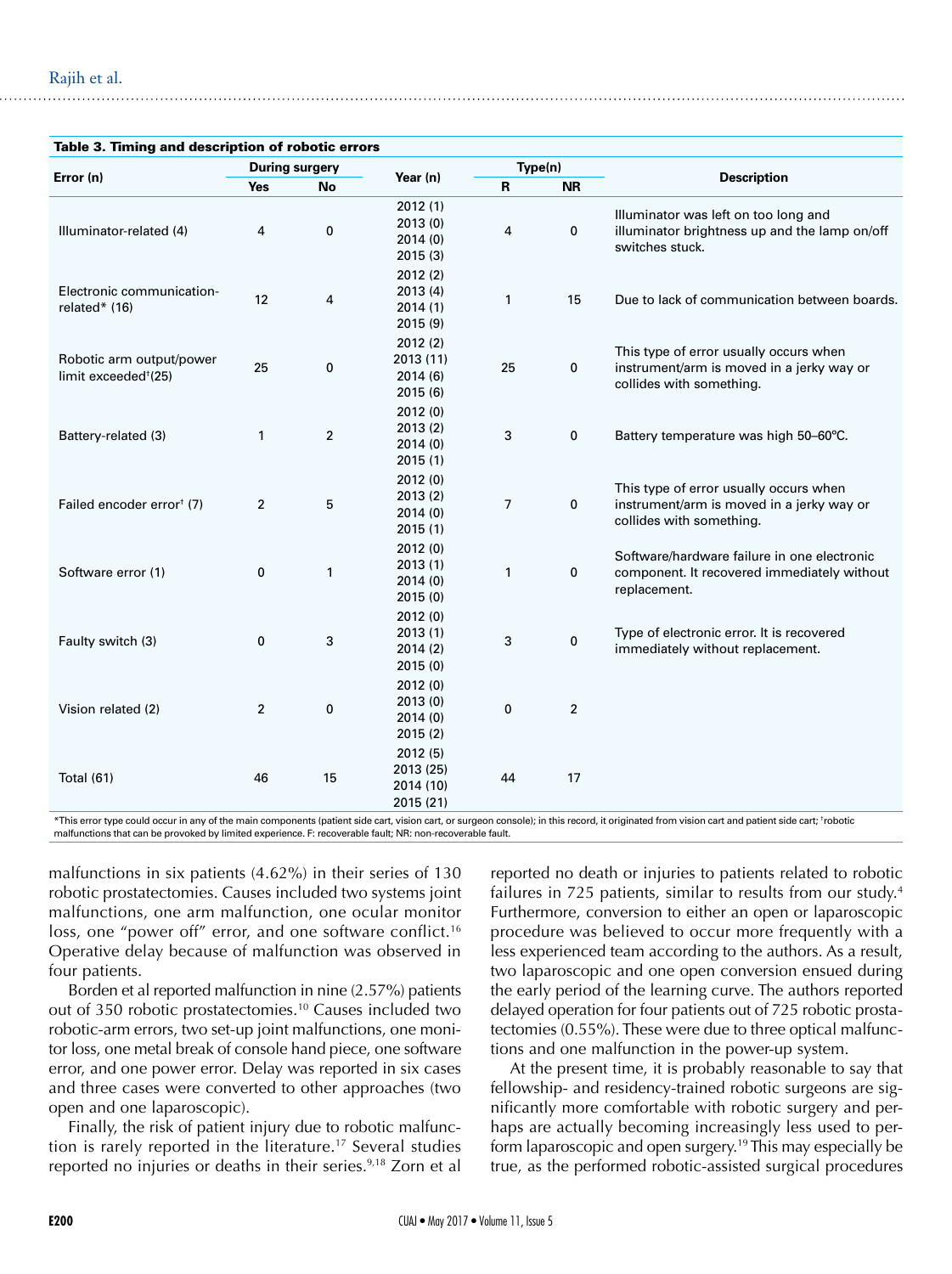increased by more than 400% in the U.S and more than 300% internationally between 2007 and 2011.<sup>20</sup> In this context of wide adoption of robotic approach, a robotic failure that mandates conversion to either open or laparoscopic surgery may raise the concern in the future that the robotic surgeon is not capable of doing the procedure using a different approach without compromising safety and outcome.

The decline in robotic malfunction provoked by the surgeon observed in this report suggests the need of a dedicated team, as well as a learning curve in order to minimize robotic malfunctions. A dedicated team ensures continuous education and training for operative room nurses, inexperienced surgeons in the robotic field, residents and fellows in order to decrease malfunction incidence and minimize the time needed to correct errors.

The availability of a technical support team during surgery at our institution sometimes helped avoid conversion to laparoscopic or open approach. In fact, where other centres do not have the engineers during surgery, case conversion or further delay could occur.

In Canada, there are 14 trained technical and clinical support representatives who support the da Vinci robotic systems. The team regularly provides live case support within the operating room and therefore are available for immediate troubleshooting support. If not in attendance, the team of representatives can be reached by telephone and if remote technical assistance is not sufficient, the technician will immediately travel to the site to help rectify issues. Furthermore, da Vinci On Site — an online remote health monitoring system — helps ensure the systems are fully functional and enables technicians to complete preventative measures before issues arise.

Generally, hospitals do not have backup robotic parts, such as illuminators or batteries, but many hospitals have backup vision system components and communication cables. Trained intuitive technicians are qualified to repair and replace robotic system parts, although vision and communication cables can be easily replaced by a qualified nurse.

Preventative maintenance is performed by intuitive trained technicians every four months. This is usually the case at most of intuitions. A detailed procedure is followed and the preventative maintenance helps ensure the safe and reliable operation of the system. Parts are replaced when required based on inspection or when recommended by system and the manufacturer. Furthermore, each time the system is powered on, the system performs a system health check and will notify the staff and technical support team if there are any issues that require attention.

Urologists at our institution are now frequent users of the robot and are well aware that robotic malfunctions are minor and almost always quickly recoverable, without serious consequences, if one has the proper technical support team around. But for other physicians (i.e., referring, consulting, etc.) and mainly for patients and family, the idea of the robot going "crazy" and causing serious injury is actually prevalent in daily practice. We feel it is important to emphasize to colleagues and patients that robotic surgery is not automated surgery; rather, it is computer-enhanced surgery. The robot does not perform any autonomous surgical maneuver, and hence there is no possibility of it "going crazy." Furthermore, malfunctions are minor and recoverable and major malfunctions or total system shut-down is exceedingly rare. Still, regular maintenance of the materials and a dedicated nursing team are recommended to minimize these recoverable and minor faults. Overall, from our experience, very few surgical delays and no patient harm were ever observed due to robot malfunction.

This study is not without limitations. Because of its retrospective design, it is more likely to suffer from selection, misclassification, or information bias. However, despite the unknown reliability and validity of the robotic error detection and recording by the system, the departmental databases that already exists had to be reviewed for all errors and delays encountered during surgery. A prospective study could discover further details regarding the reasons for errors and how they affect the flow of surgery. Nevertheless, this study presents the first review of safety in robotic surgery from the province of Quebec. Importantly, it shows that the presence of a dedicated, well-trained medical and technical team could contribute to less robotic malfunctions.

#### **Conclusion**

For all the advanced features the da Vinci system offers, it continues to be reliable. Throughout our multiuser experience, device failures did not result in any case conversion or procedure abortion. As such, a low device failure rate can be quoted when counselling patients currently undergoing robotic surgery. Most importantly, while mechanical and electronic errors can happen, they do not appear to impact surgical outcomes or patient safety. Interestingly, the presence of skilled, dedicated, experienced team contributes to declines of robotic errors.

Competing interests: The authors report no competing personal or financial interests.

Acknowledgments: The authors would like to thank surgical robotics technical team and engineers for their continuous support in maintaining the robotic database.

This paper has been peer-reviewed.